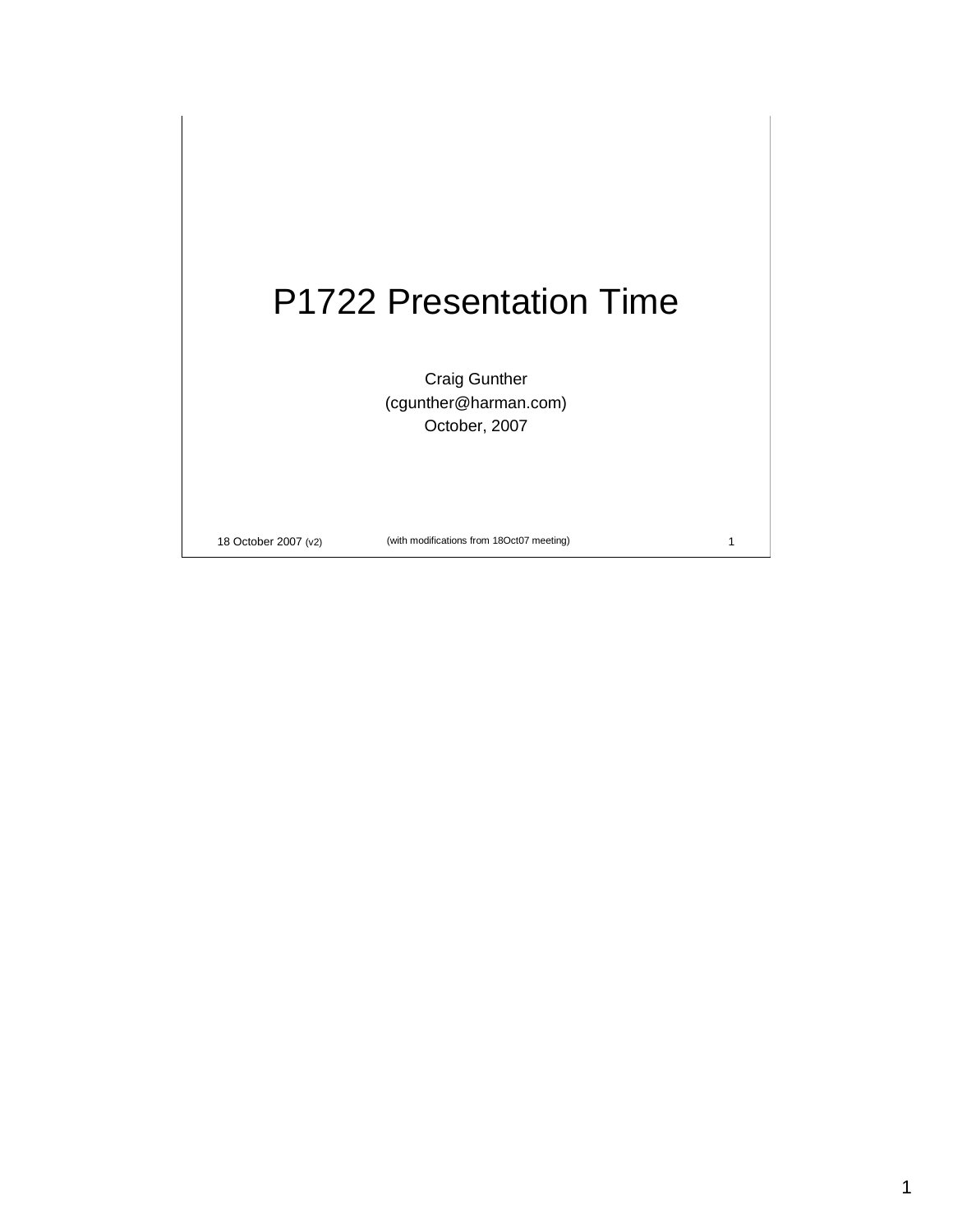# P1722 Presentation Time

**Topics** 

- Recommendations
- Existing PT Definition
- Proposed PT Definition
- 61883-6 Audio Format (example)
- P1722 A/V Network Requirements
- 802.1AS GrandMaster Changes
- 1394/AVB Gateway
- Unanswered Questions

18 October 2007 (v2) (with modifications from 18Oct07 meeting) 2

I will be using audio streams (61883-6) as an example stream format for this presentation.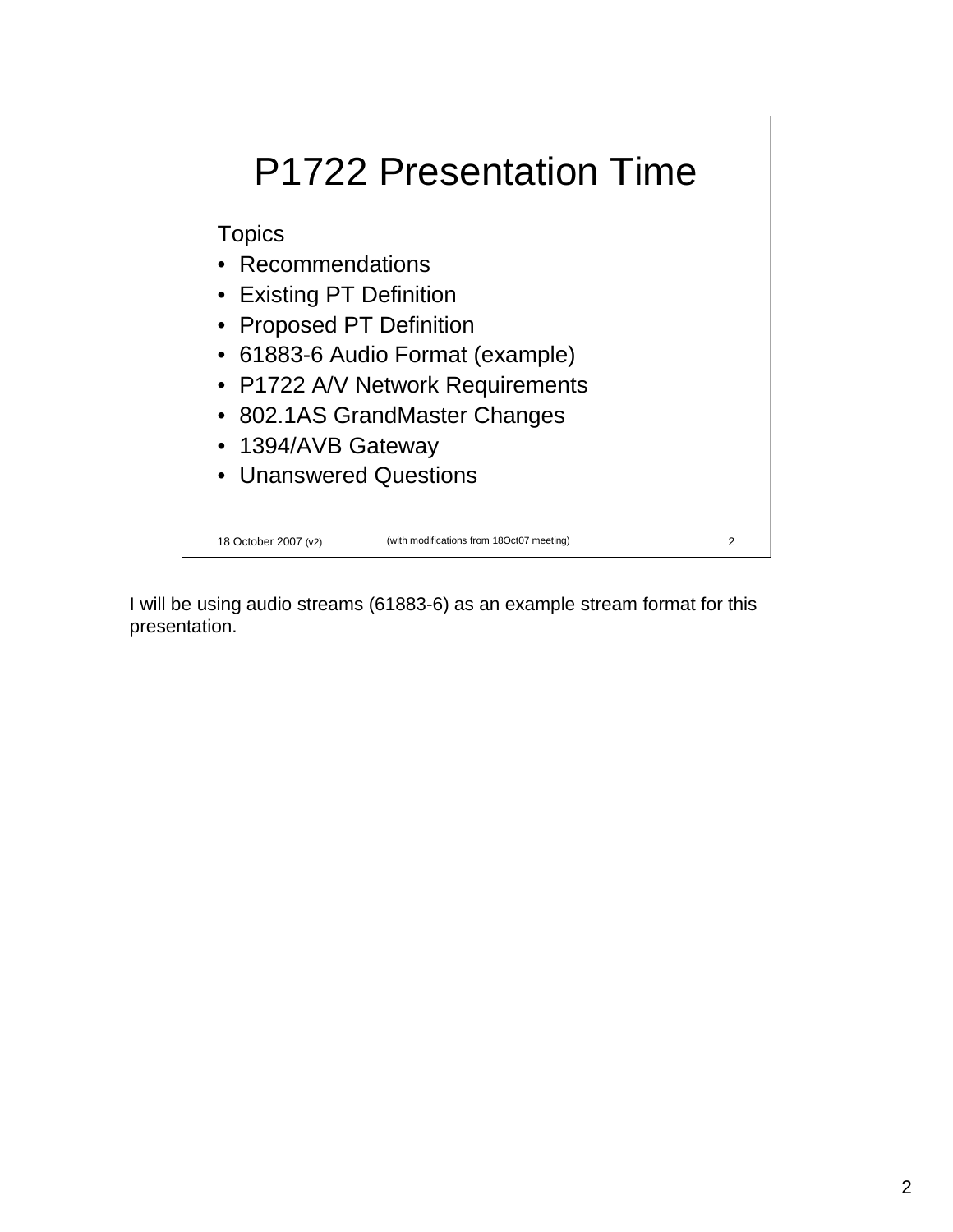

Zero fill the SYT field. Also, strip the Source Packet Header if it comes in from a 1394-to-AVB gateway/portal.

Make sure we understand frequency changes vs wall time changes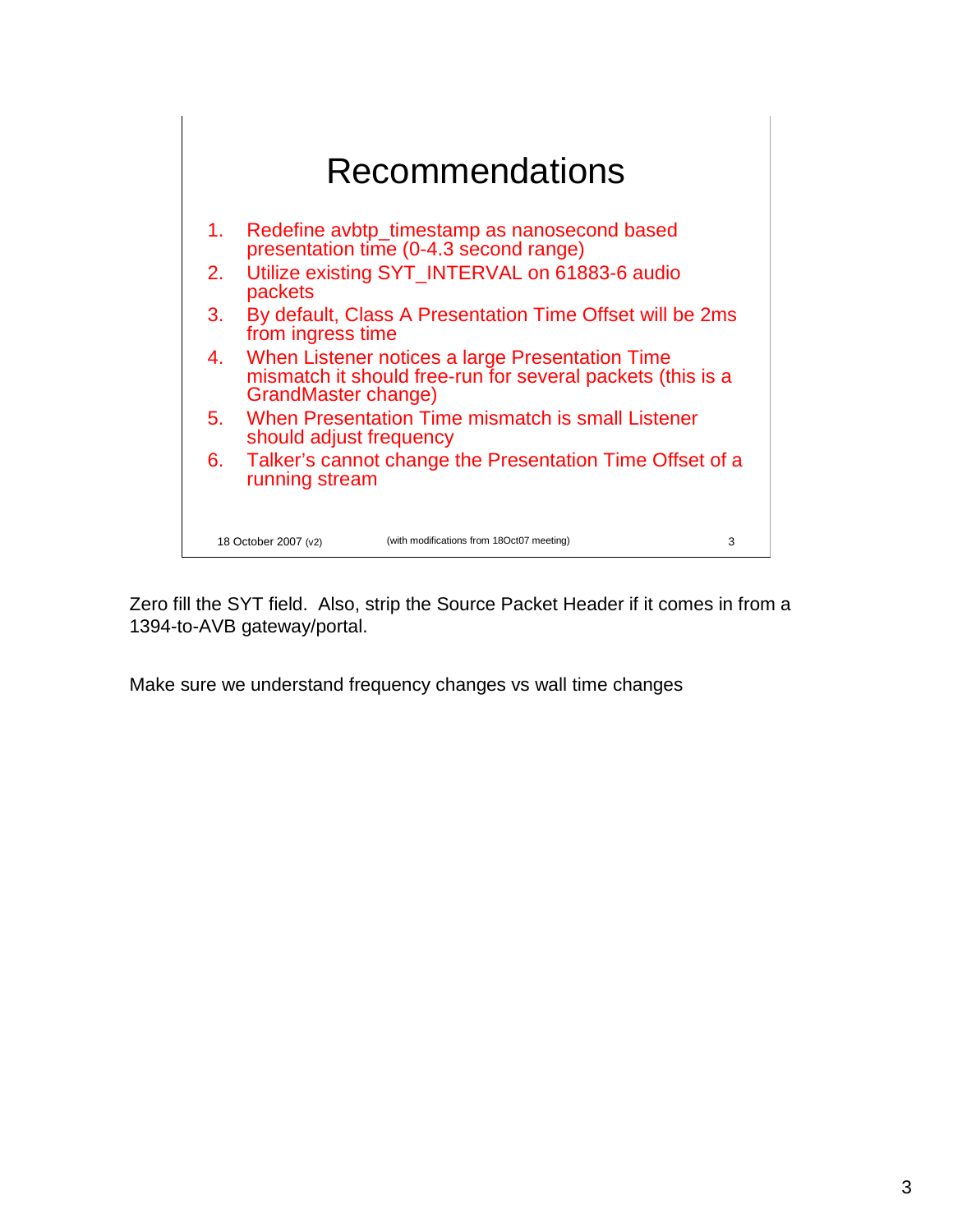

First let's talk about what is currently defined in P1722 and what I perceive as problems.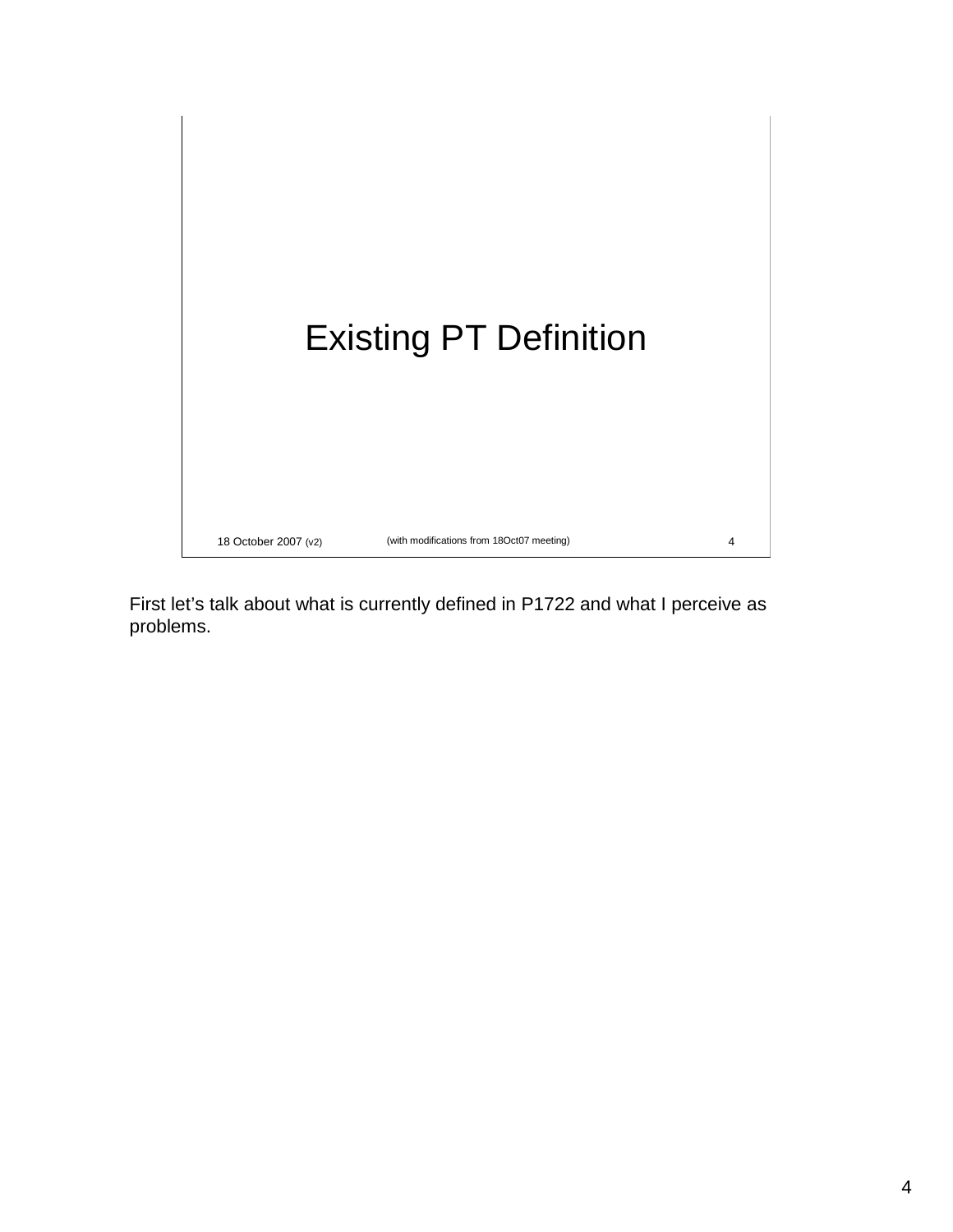

What I don't like about 61883 SYT based timing:

•2ms limitation – see next slide for more details

•Cycle Master (somebody has to beat the drum)

•Cycle Start or XTS periodic packets

•Are there latency issues?

•Negotiating who is master

Is it really worth the overhead of creating the 8kHz cycle with associated sub cycles that only give 40.7ns accuracy?

What if PTP Grand Master is also SYT Cycle Master? When GM goes away how long will it take to get a new clean Cycle Time going?

We could redefine SYT format (nanosecond instead of Cycle Time) – This requires a double conversion for 1394-to-AVB-to-1394.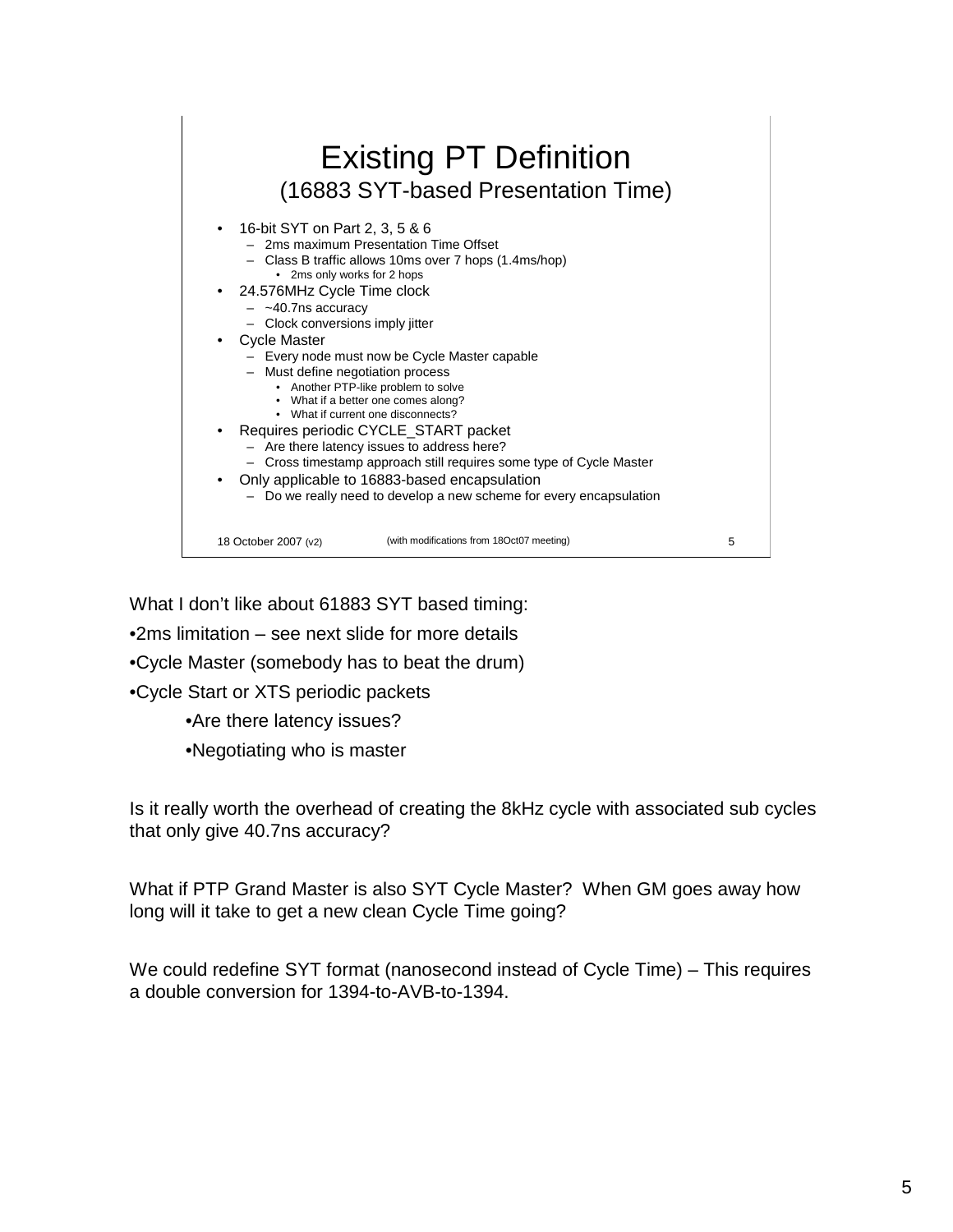

I don't really want to spend a lot of time on this slide, other than to say it shows the problems associated with a 16-bit (2ms) Presentation Time.

Note that the dashed outlines gives an example of daisy-chained devices.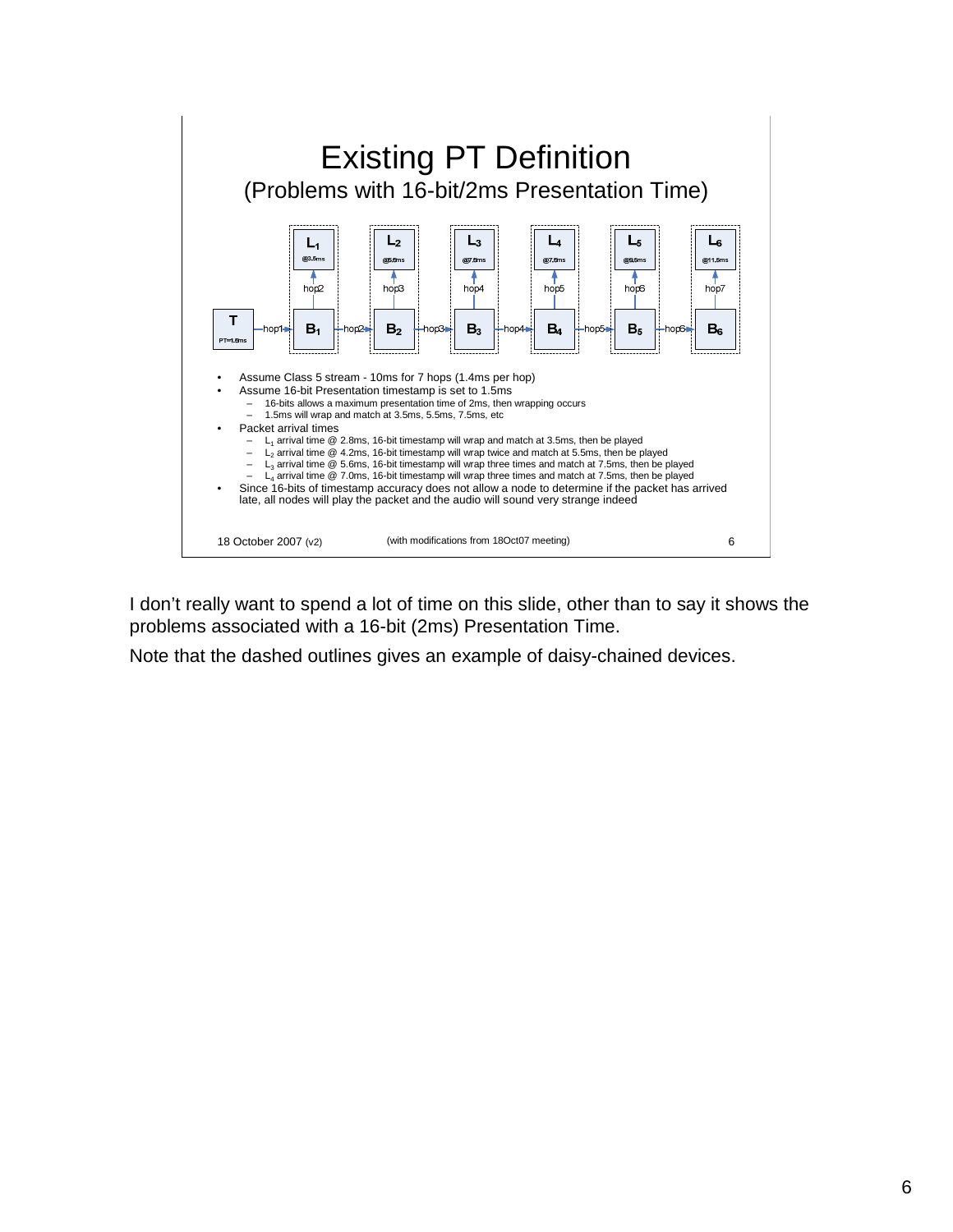# Proposed PT Definition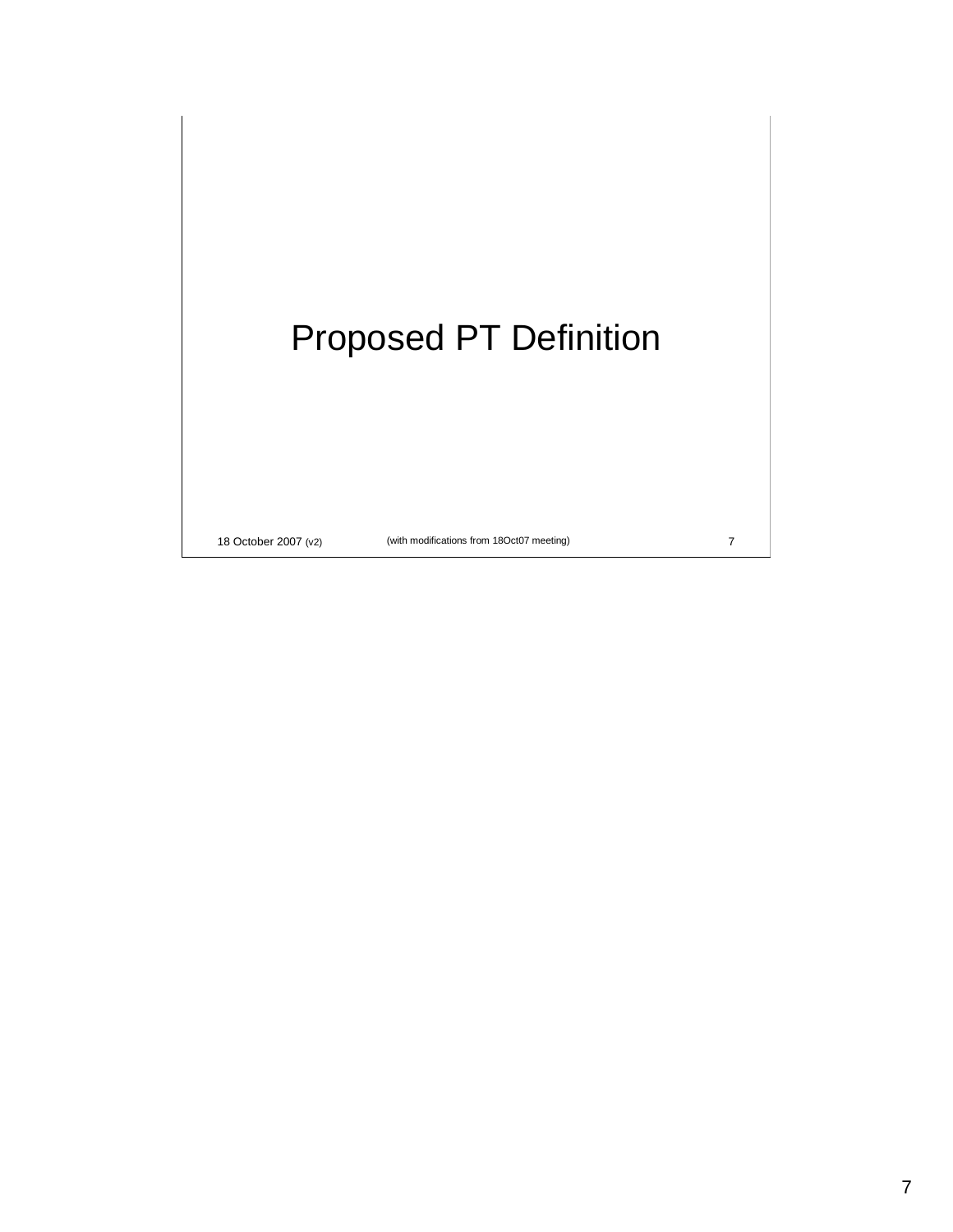### Proposed PT Definition

• P1722 currently defines avbtp\_timestamp (32-bit Source Timestamp) and 61883 SYT field (16-bit and 25-bit)

• Change avbtp\_timestamp to be Presentation Time

– 32-bit field with nanosecond accuracy

- 0 to 4.3 second range
- No clock conversions

#### • Ignore SYT field

- Not used by AVB nodes
- 1394/AVB gateways
	- Leave as-is (handy for 1394-to-AVB-to-1394)
	- Also convert to/from avbtp\_timestamp AVB Presentation Time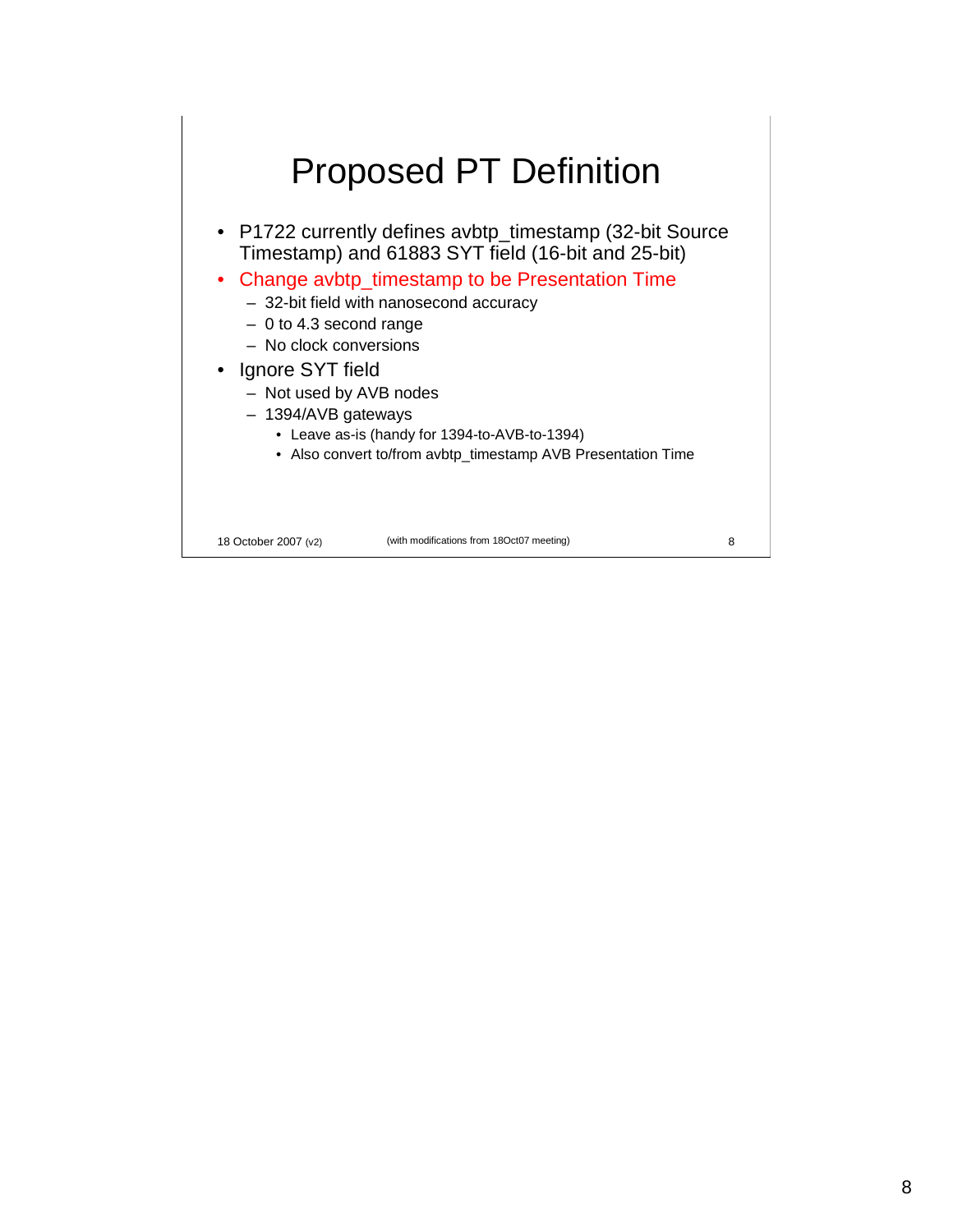

I will use the 61883-6 Audio/Music Data Transmission Protocol as an example to explain the proposed P1722 Presentation Time approach.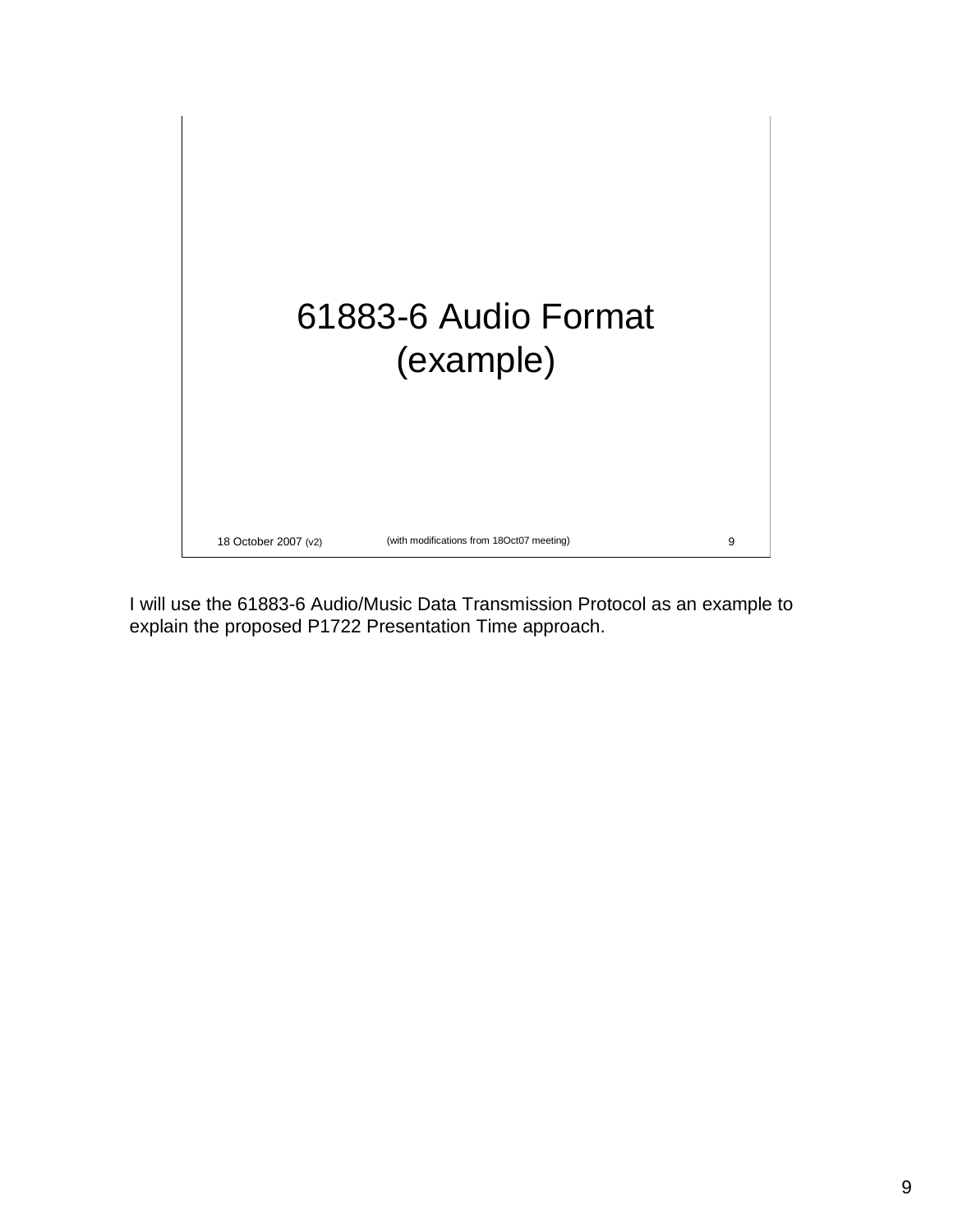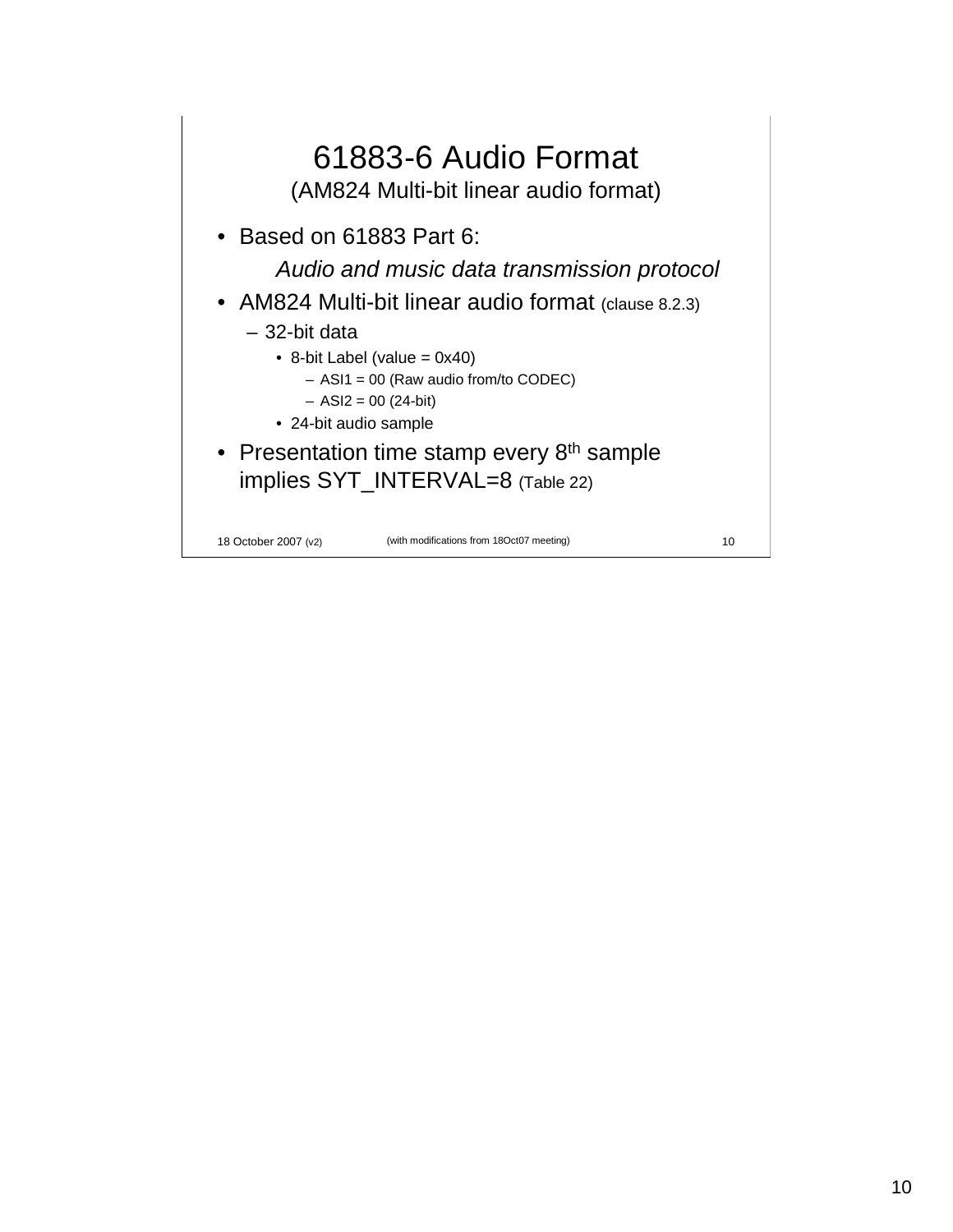

Green highlight implies unique values per packet. All other values remain constant from packet-to-packet.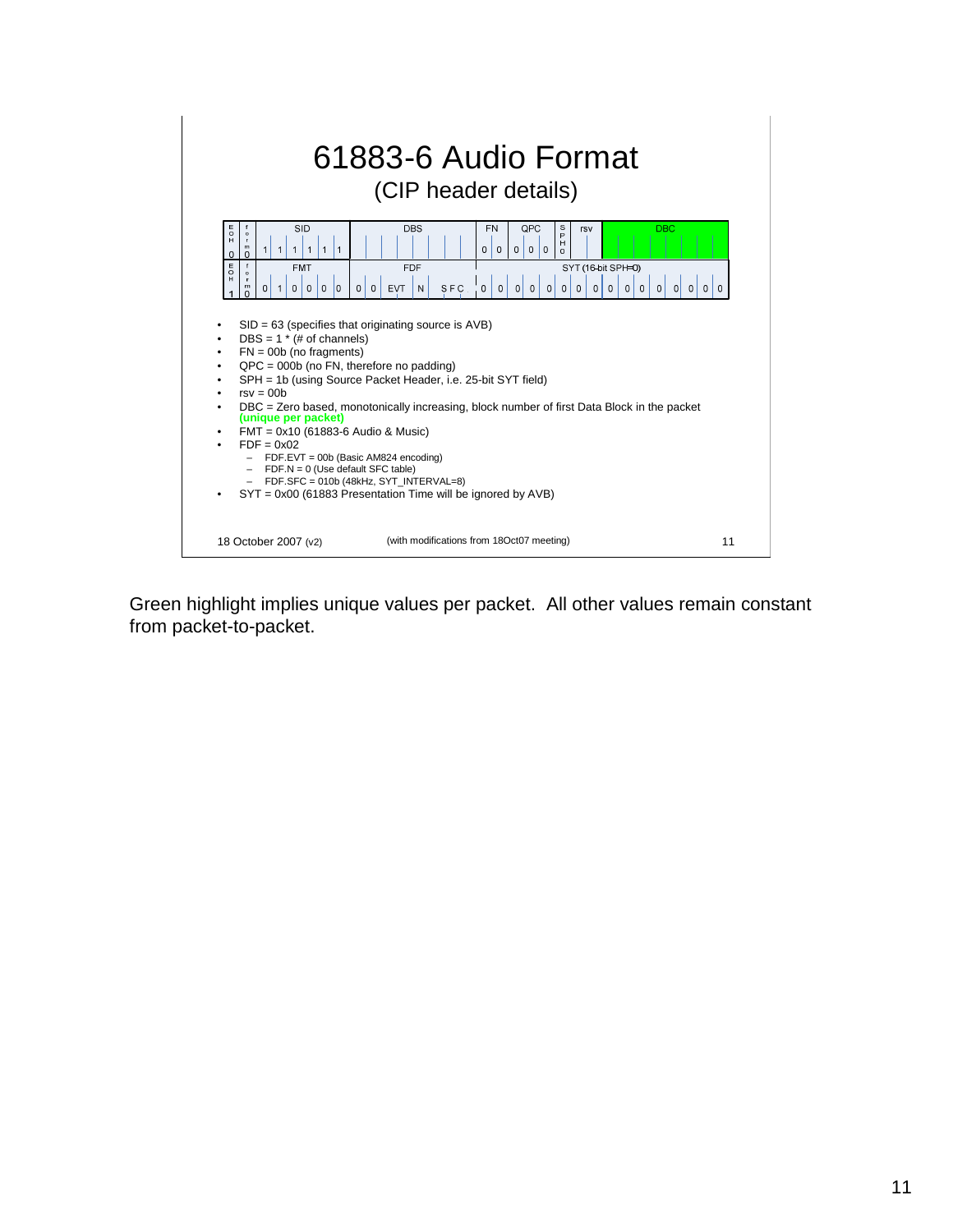

Timestamping first sample is okay as long as you have no underlying clock problems (e.g. GM change). Timestamping every eighth sample allows much easier frequencey adjustmnet calculations.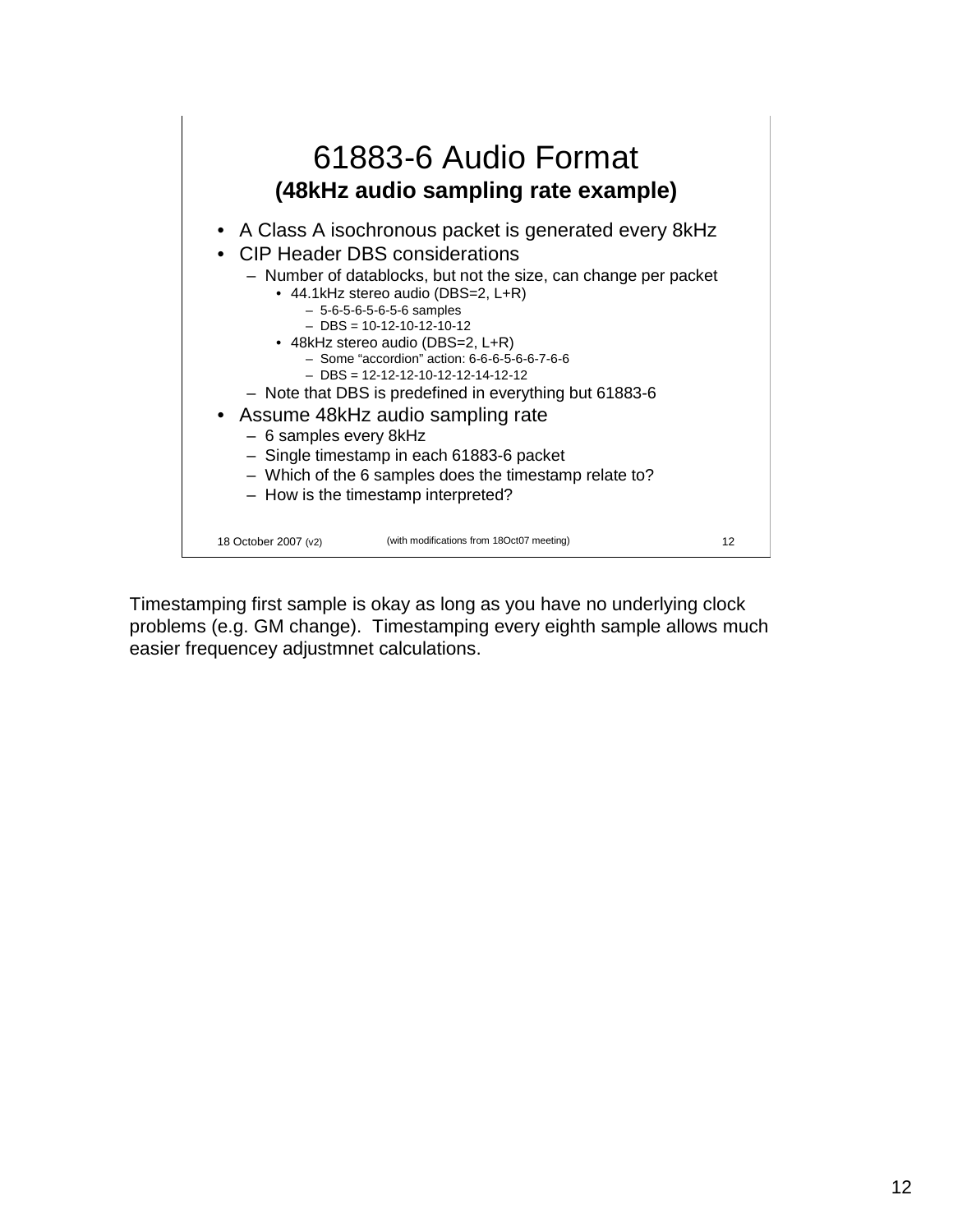#### 61883-6 Audio Format **(Timestamp Index)**

- The SYT\_INTERVAL for 48kHz audio specifies that every 8<sup>th</sup> sample is timestamped (e.g. sample 1,9,17,etc) **S1**S2S3S4S5S6 S7S8**S9**S10S11S12 S13S14S15S16**S17**S18 S19S20S21S22S23S24 **S25**S26S27S28S29S<sup>30</sup>
- Therefore the 1<sup>st</sup> packet timestamp is associated with the 1<sup>st</sup> sample in that packet
- The 2<sup>nd</sup> packet timestamp is associated with the 3<sup>rd</sup> sample in that packet
- The 3<sup>rd</sup> packet timestamp is associated with the 5<sup>th</sup> sample in that packet
- The 4<sup>th</sup> packet timestamp is not associated with any samples in that packet
	- Note: P1722 can mark this timestamp as invalid (tv bit)
- The  $5<sup>th</sup>$  packet timestamp is associated with the 1<sup>st</sup> sample in that packet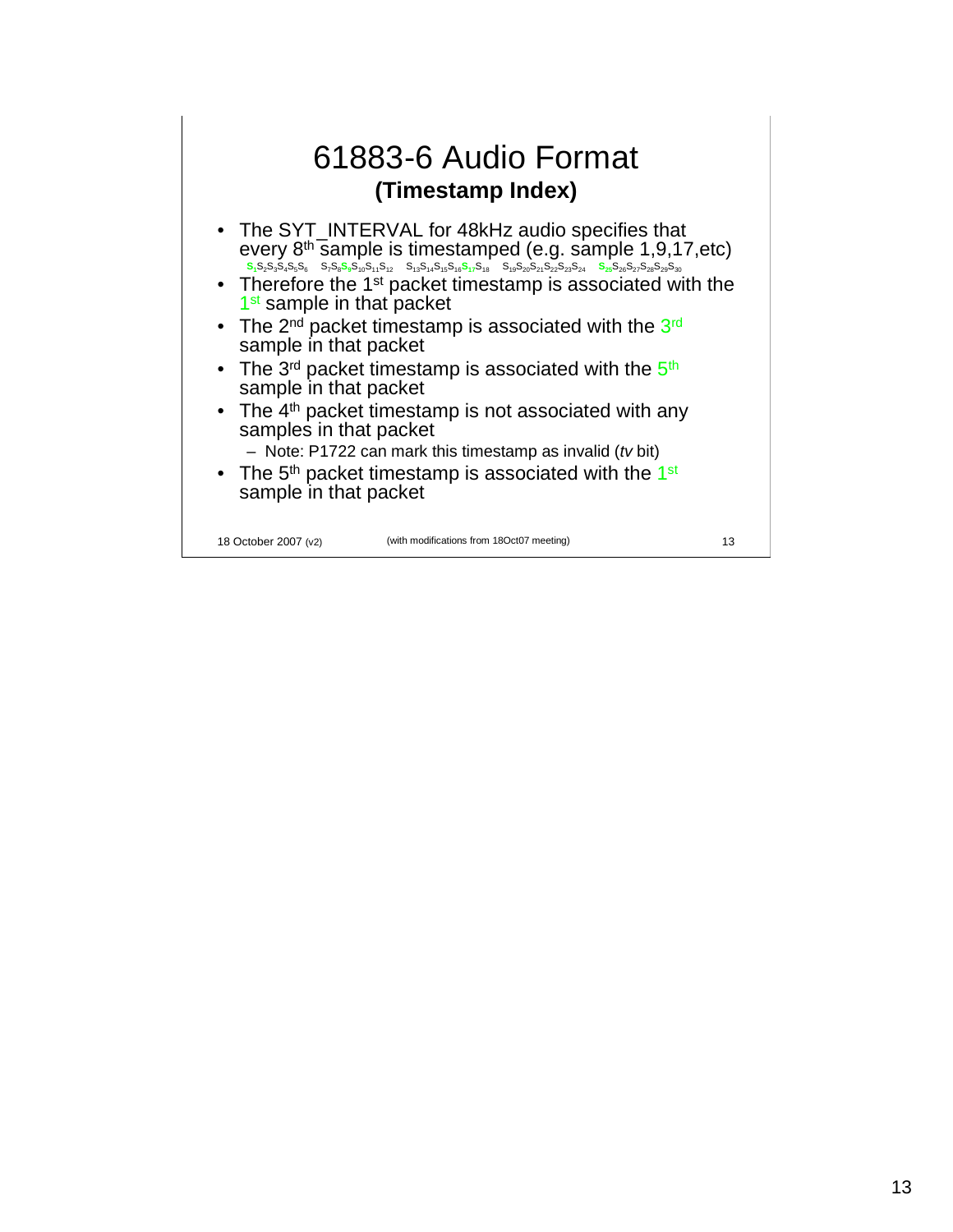

SYT\_INTERVAL calculations:

(CurrentPresentationTime – PreviousPresentationTime) / 8 = (CPT – PPT) >> 3

SYT\_INTERVALS are purposely defined as binary numbers that make it easy to divide (8,16,32) to derive single sample times.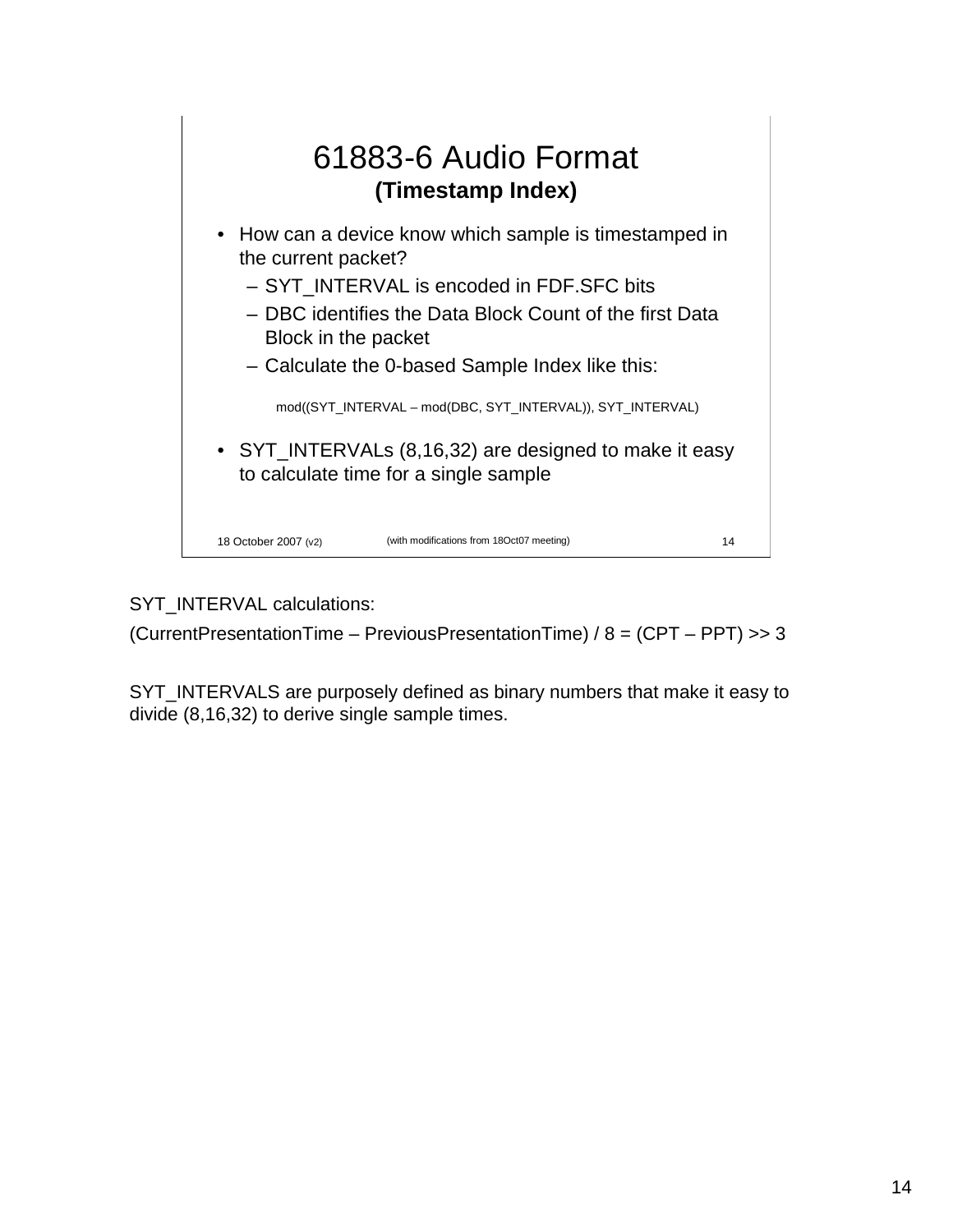### 61883 Timestamp Intervals **(Sample Index)**

| Packet# | <b>DBC</b> | X = mod(DBC,SYT_INTERVAL) | Sample Index<br>mod((SYT_INTERVAL-X),SYT_INTERVAL |
|---------|------------|---------------------------|---------------------------------------------------|
|         |            |                           |                                                   |
|         | 6          |                           |                                                   |
|         | 12         |                           |                                                   |
|         | 18         |                           |                                                   |
|         | 24         |                           |                                                   |
|         | 30         |                           |                                                   |

The table above shows an example of the Sample Index calculations. Note in packet #4 the Sample Index is 6, but the samples only run from 0 to 5. This means the timestamp in packet #4 does not apply to any of the samples in that packet. In fact, it is the same timestamp that will be reported in packet #5.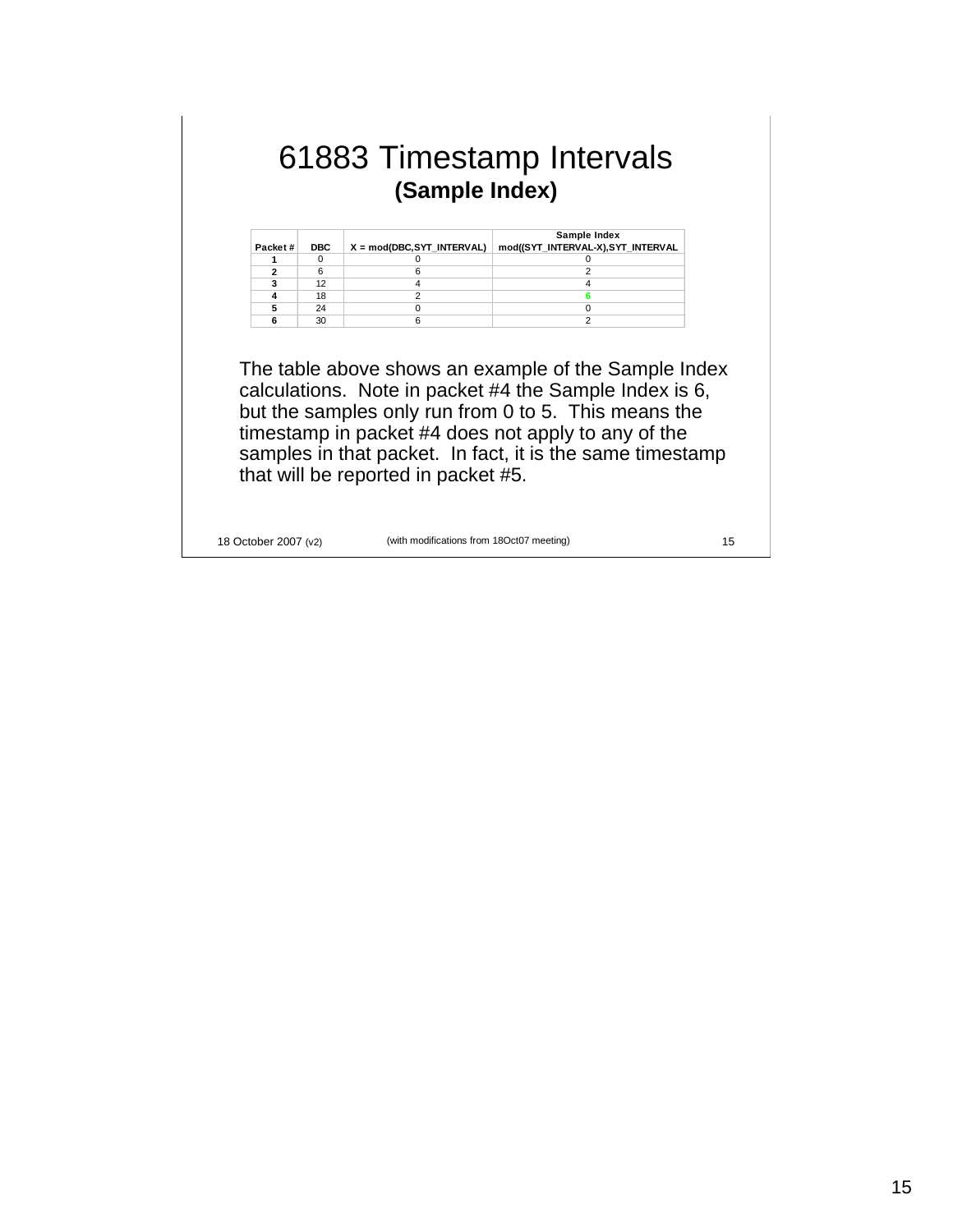# P1722 A/V Network Requirements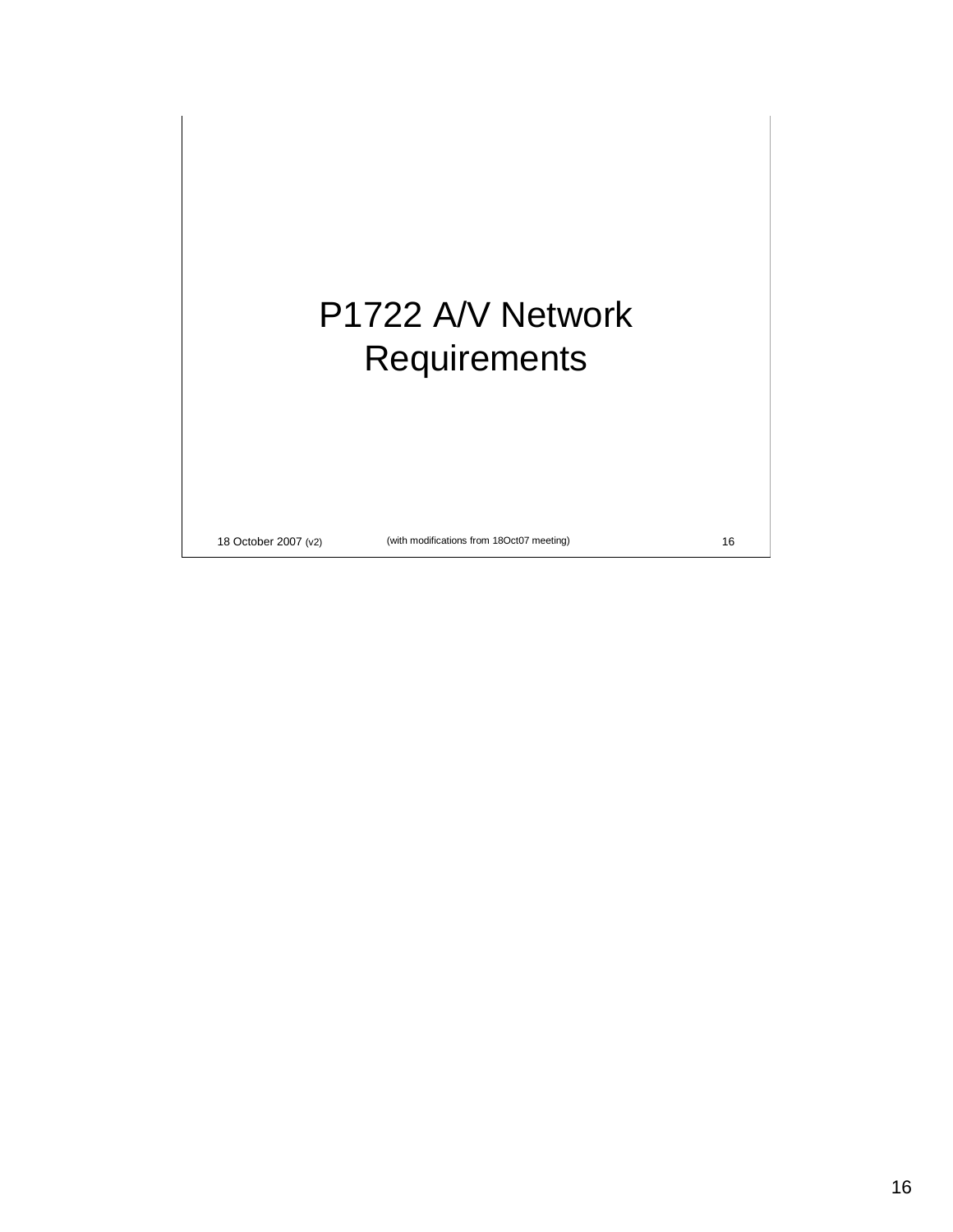

Adding a default presentation time will make it easy to build Consumer grade gear that will sound right! Very handy when sending video to a screen and audio to a set of 7.1 speakers that might be hooked in a daisy chain (lots of hops).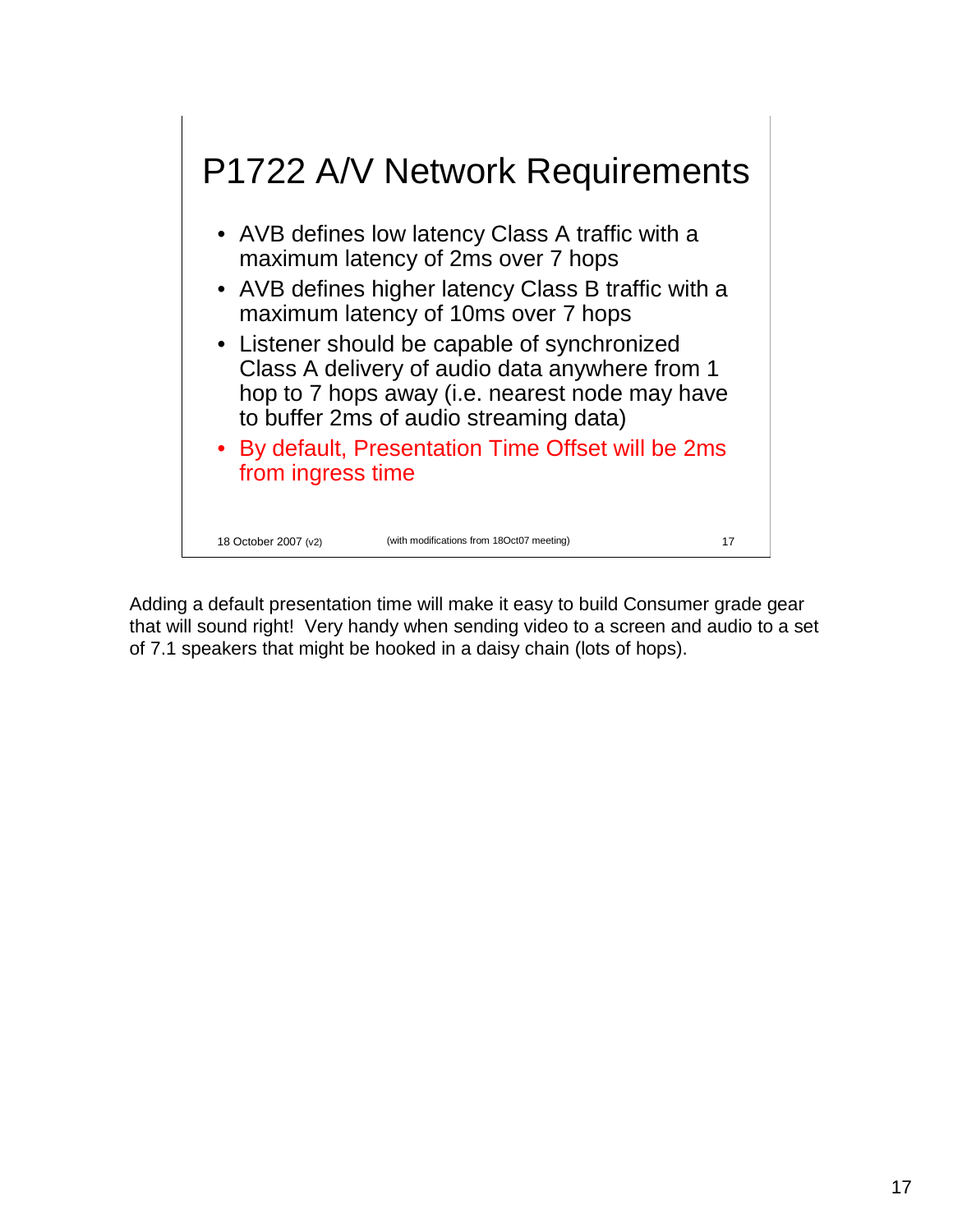# 802.1AS GrandMaster Changes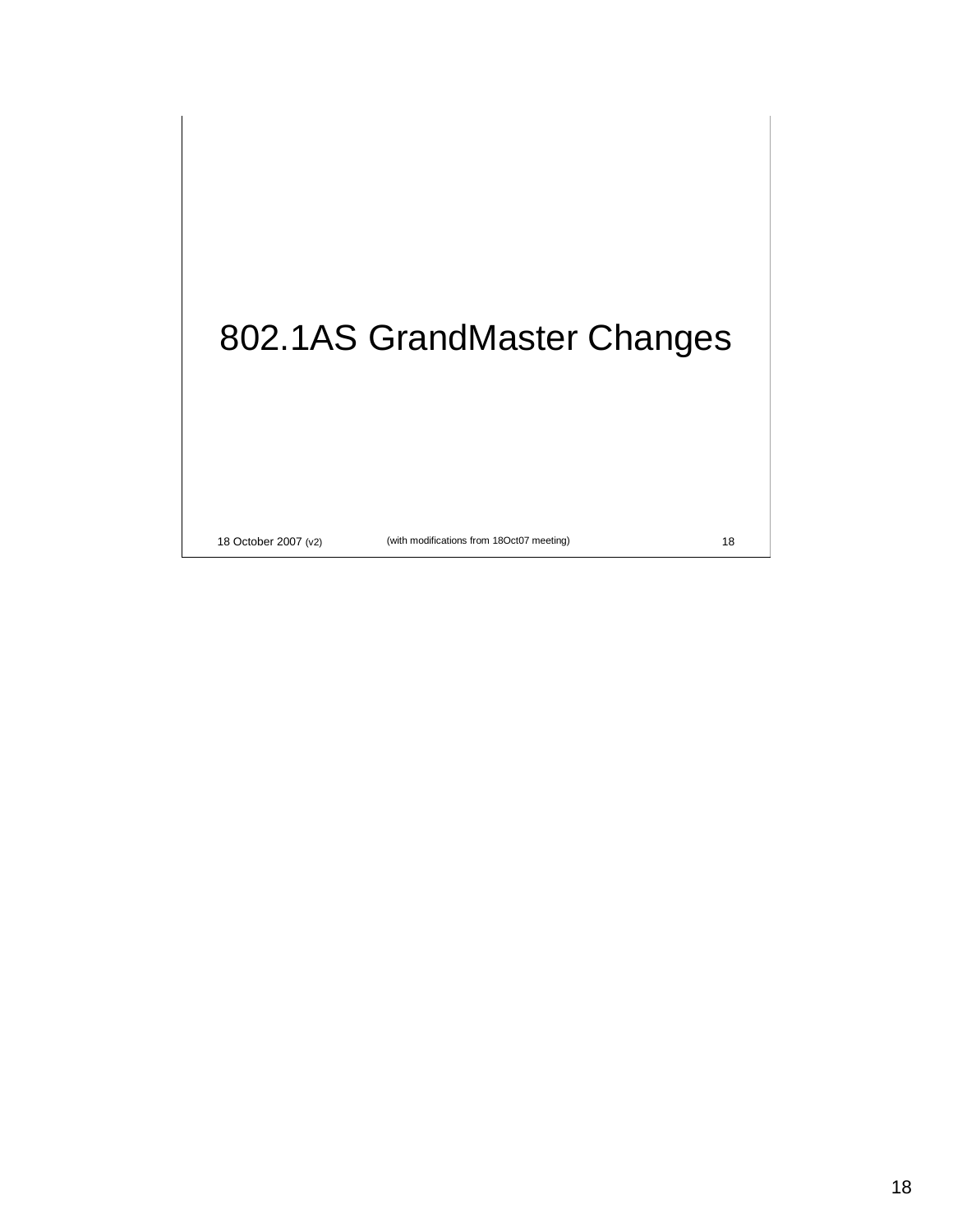

The designer's of 61883 have actually put some effort into the design of the protocol – let's use it! There are subtle niceties behind DBC and SYT\_INTERVAL.

Talker's and Listener's can make no guesses about what is happening with a GM change when Presentation Times vary. The GM change could be forward or backward in time. The Listener could see the new GM before the Talker, or vice versa. That means a Listener can make no valid assumptions about Presentation Time mismatches.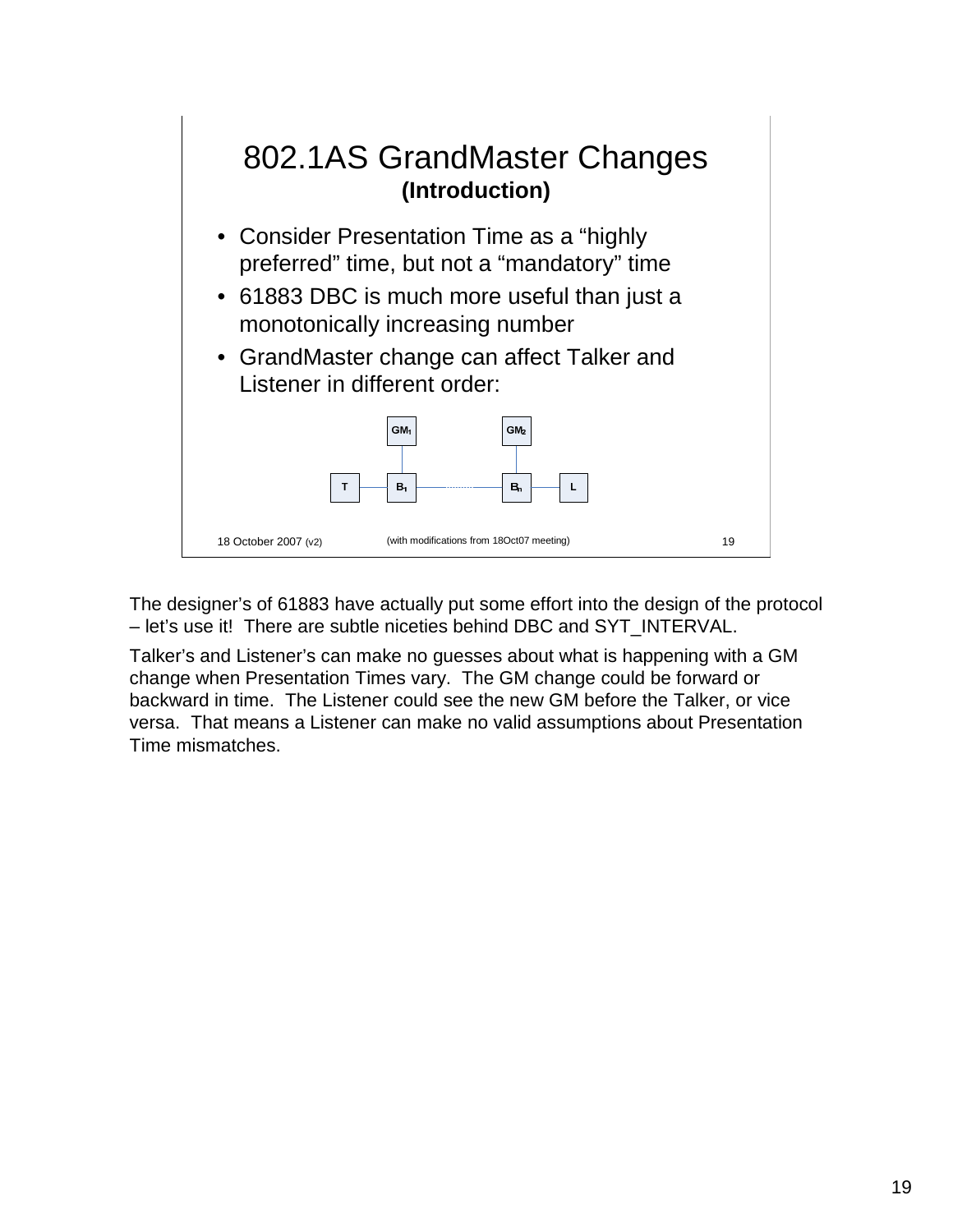

Listener should not make assumptions about what the Talker and the network are doing. There are examples where a Listener can be too smart and start trying to adjust for Presentation Time variations to quickly; the result is that it makes changes in exactly the wrong direction. For example, if the Talker's Presentation Times start to stretch out does that mean the stream sample rate has actually slowed down? Or, does it mean the clock the Talker is listening to is faster than the clock the Listener is listening to? This is why the Listener needs to wait a certain amount of time to make sure the underlying PTP clock is stable.

Delta between Packet Presentation Time and Listener calculated Presentation Time:

•if Delta > X then freerun and wait for PTP synchronization

•if Delta < X then frequency adjust

•if Delta > X for some long time then we need to handle a special event. What could cause this?

•If we also passed Presentation Time Offset we might be able to allow the Talkers to change it on the fly. These problems should rarely happen. How much packet overhead is worth the saved calculations?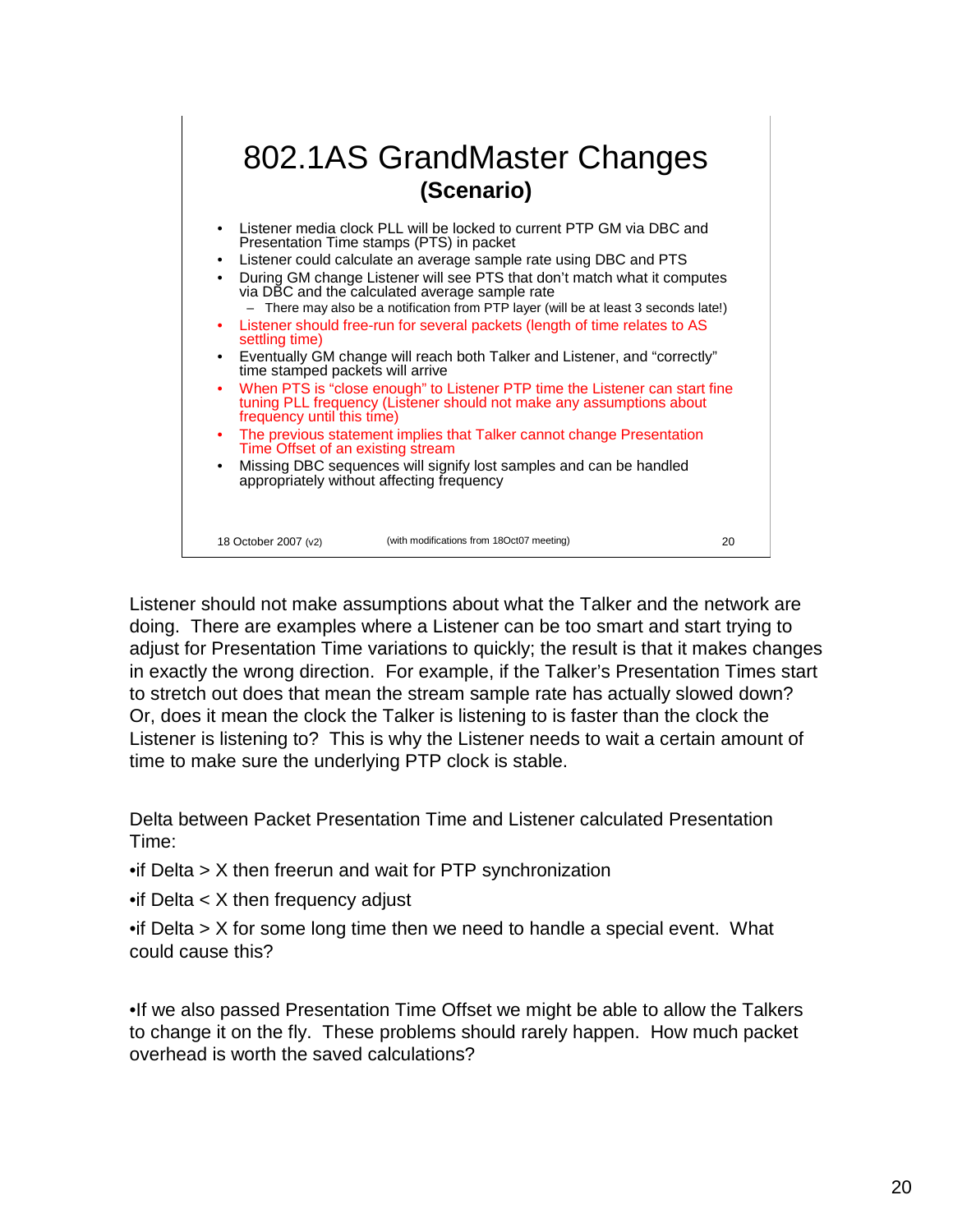# 1394/AVB Gateway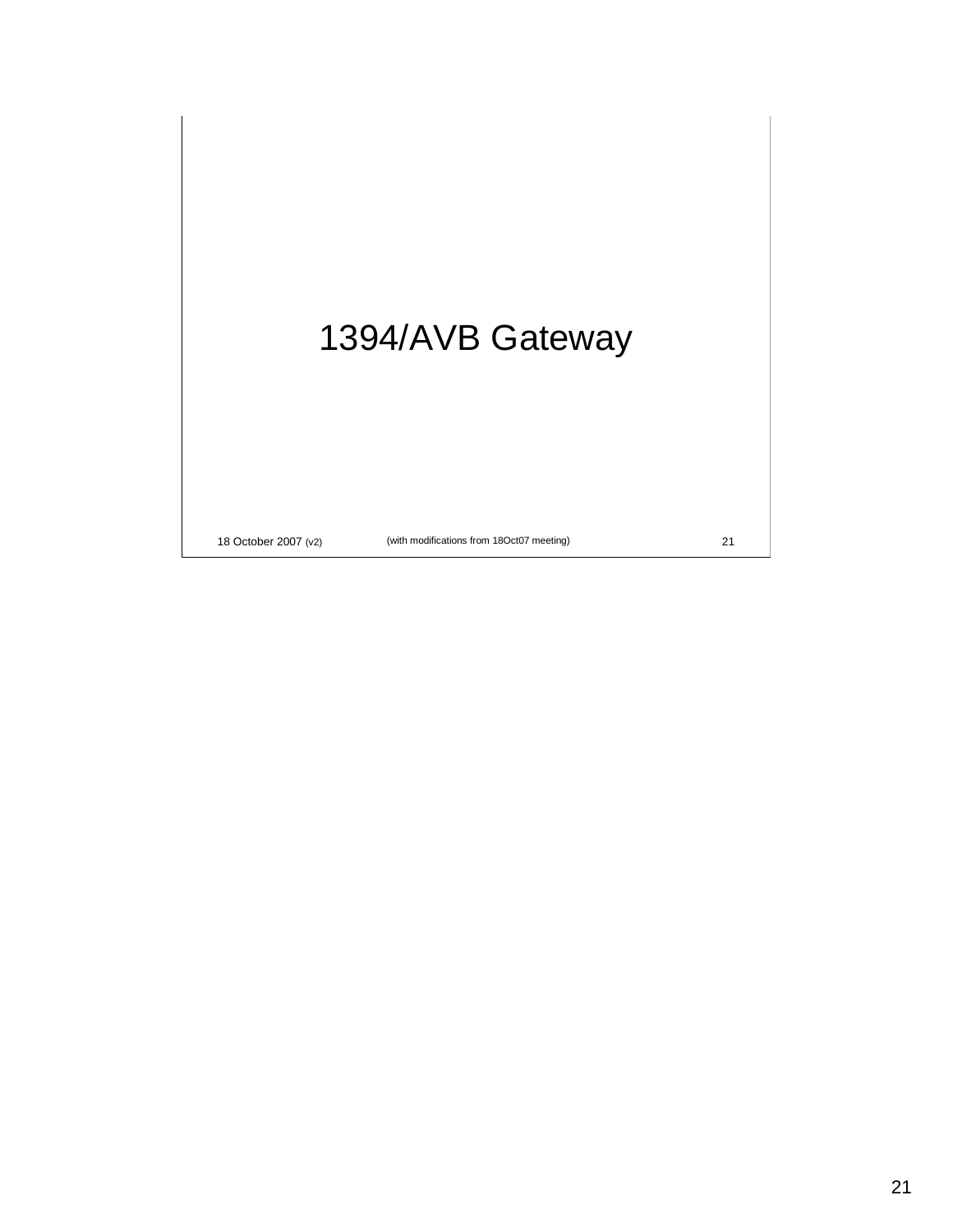

Push SYT Cycle Time knowledge/processing into 1394/AVB gateways, not into the individual Listeners.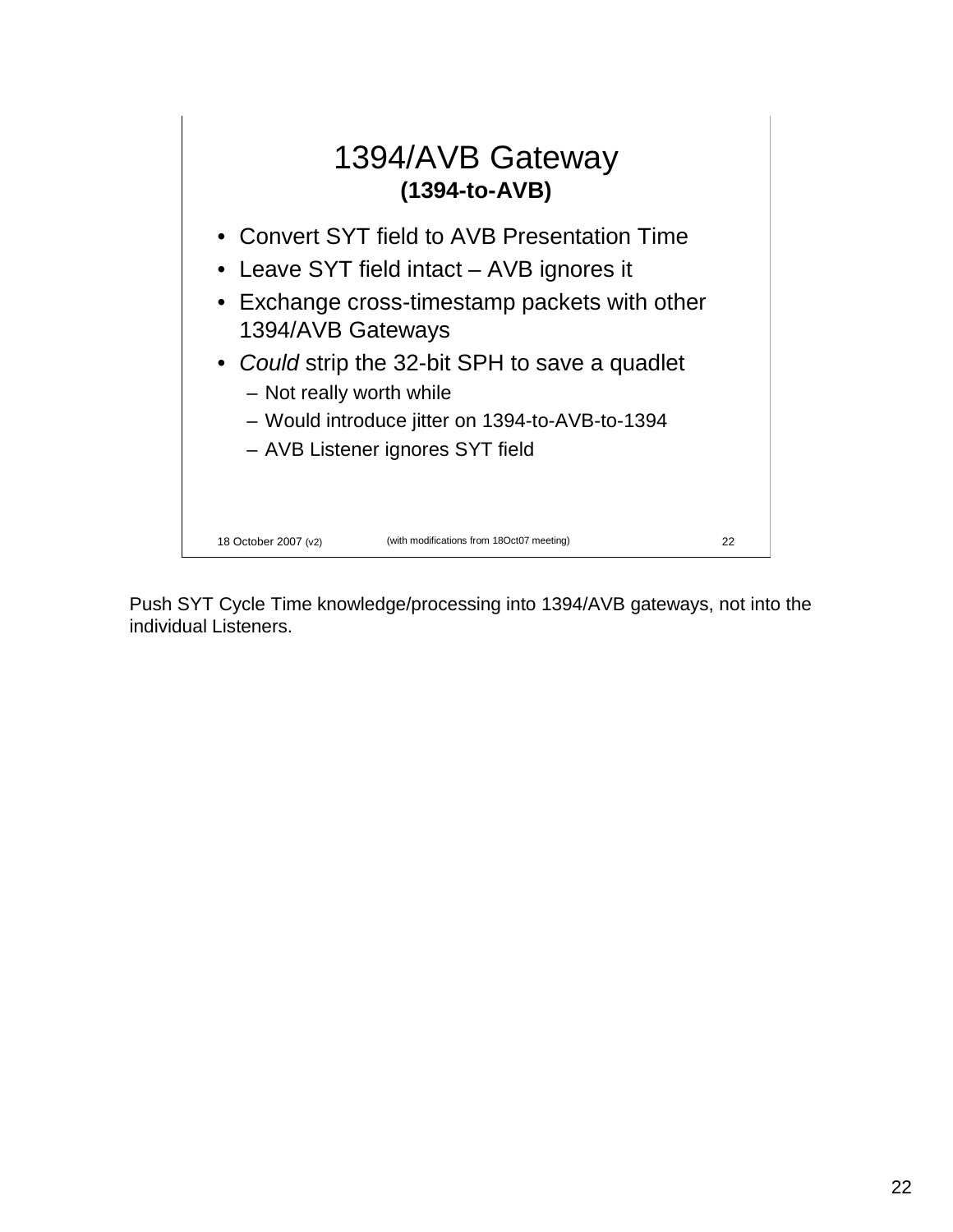

Possible conversion problems since AVB allows 0-4.3s range, 16-bit SYT allows 0- 2ms range, 25-bit SYT allows 0-1s range. May require AVB-to-1394 to have buffering.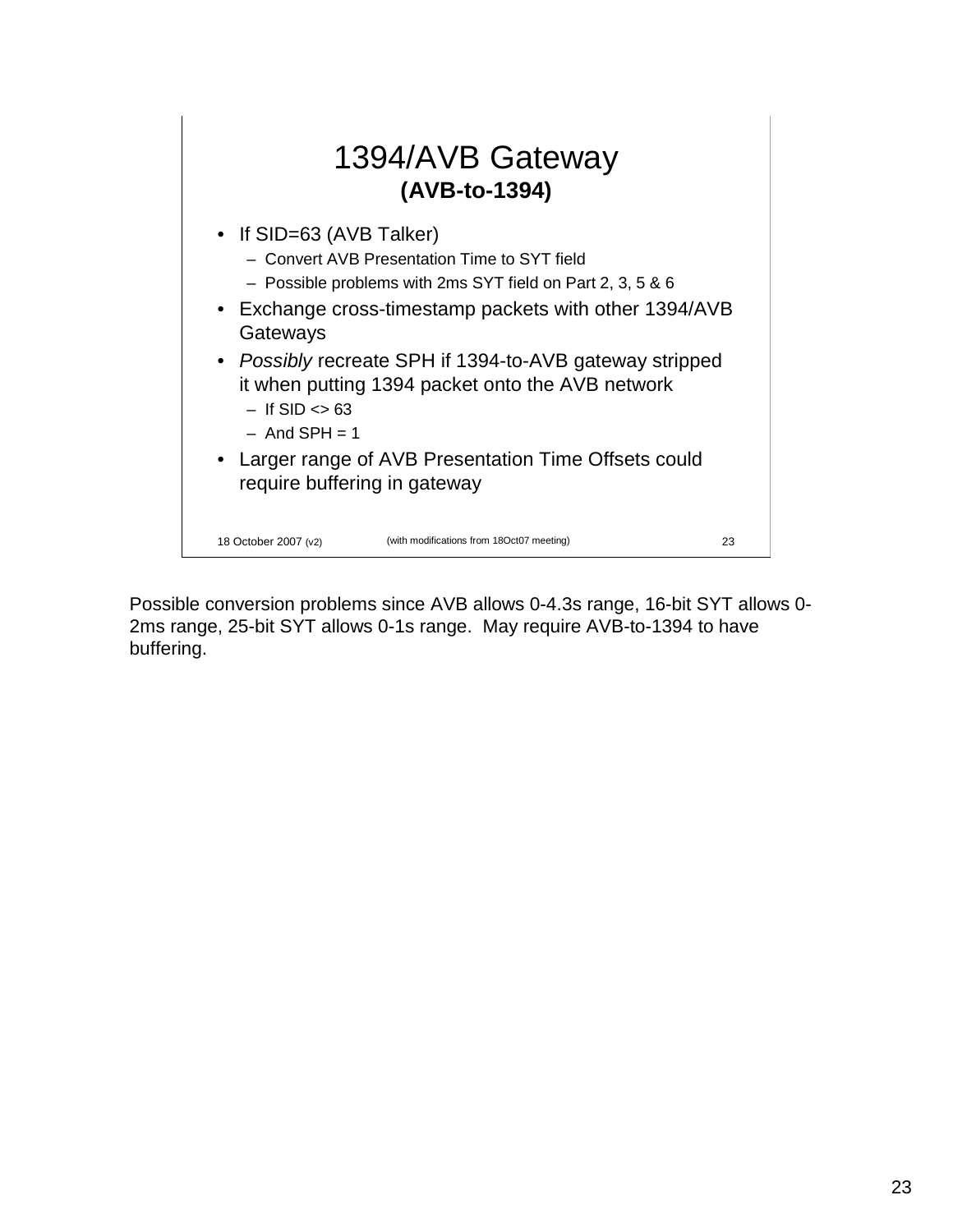### Unanswered Questions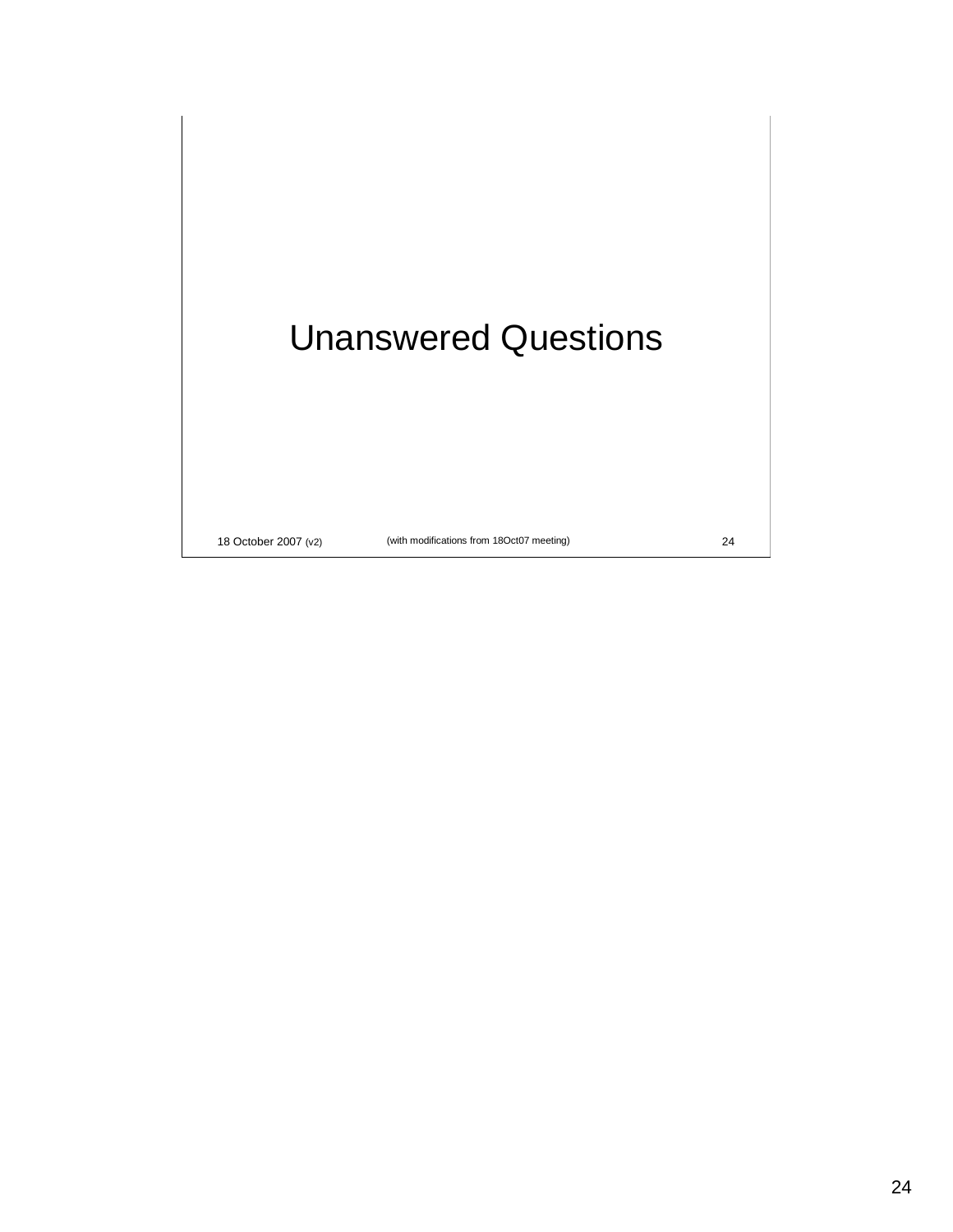

- 1. Think about consumer gear that is on hop to far away. If it discards the packets then no sound would come out. Consumers might interpret this as a bad speaker or bad bridge. I can imagine a scenario where a consumer buys a new AVB speaker (and bridge) so they can listen to the TV news in an exercise room next to the family room. They plug in the bridge and speaker and get no sound because the network latency is to great to support the Presentation Time. The consumer assumes the speaker is bad and exchanges it for a new one. The new one doesn't work either, so the consumer exchanges the bridge for a new one. Still no luck, so the cable must be bad. Nope, swapping the cable doesn't solve the problem. Now what? Maybe the existing bridge I plugged into to add me new speaker was bad.
- MJT feels that late samples should NOT be played. If we do this then we definitely need some type of notification that is obvious to an unskilled consumer.